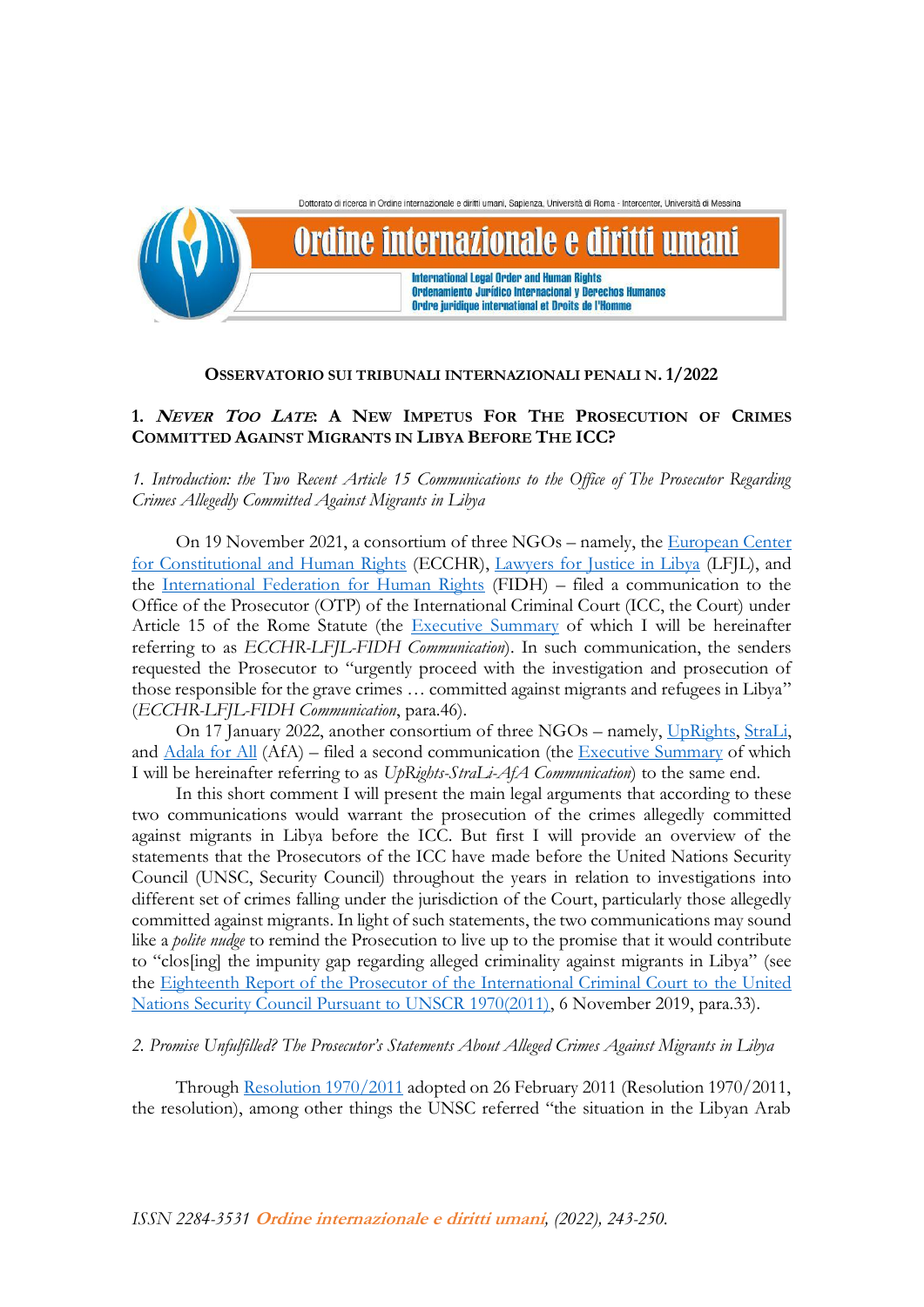Jamahiriya since 15 February 2011" to the ICC Prosecutor (paragraph 4), and invited the Prosecutor to address the Security Council every six months on actions taken pursuant to the resolution (paragraph 7).

In his first report to the UNSC, the then Prosecutor, Luis Moreno Ocampo, announced that on 3 March 2011 he had decided to open an investigation into the situation in Libya since 15 February 2011 (see the [First Report of the Prosecutor of the International](https://www.icc-cpi.int/NR/rdonlyres/A077E5F8-29B6-4A78-9EAB-A179A105738E/0/UNSCLibyaReportEng04052011.pdf)  [Criminal Court to the United Nations Security Council Pursuant to UNSCR 1970\(2011\),](https://www.icc-cpi.int/NR/rdonlyres/A077E5F8-29B6-4A78-9EAB-A179A105738E/0/UNSCLibyaReportEng04052011.pdf) 4 May 2011, paras.22, 31, 37). Between 2011 and 2013, the ICC issued four arrest warrants in relation to crimes against humanity and war crimes allegedly committed between February and August 2011, against the acting Libyan Head of State, Muammar Gaddafi (the case would be terminated after he was killed by rebels in October 2011); his son Saif Al-Islam Gaddafi; the Head of Libyan Military Intelligence, Colonel Abdullah Al-Senussi; and the former head of the Libyan Internal Security Agency, Al-Tuhamy Mohamed Khaled.

A fifth suspect would be selected for prosecution in relation to war crimes allegedly committed in or around Benghazi between June 2016 and July 2017 and in January 2018: the Commander of Al-Saiqa Brigade, Mahmoud Mustafa Busayf Al-Werfalli (see Prosecutor v. Mahmoud Mustafa Busayf Al-Werfalli, *[Warrant of Arrest](https://www.icc-cpi.int/CourtRecords/CR2017_05031.PDF)*, Pre-Trial Chamber I, 15 August 2017 (*Al-Werfalli Arrest Warrant*); and Prosecutor v. Mahmoud Mustafa Busayf Al-Werfalli, *[Second Warrant of Arrest](https://www.icc-cpi.int/CourtRecords/CR2018_03552.PDF)*, Pre-Trial Chamber I, 4 July 2018 (*Al-Werfalli Arrest Warrant II*)).

Investigations into other sets of conducts have been initiated by the OTP since 2011, including in relation to crimes allegedly committed by groups affiliated with or representing the "Islamic State of Iraq and the Levant" (ISIL) (see the Tenth Report of the Prosecutor of [the International Criminal Court to the United Nations Security Council Pursuant to UNSCR](https://www.icc-cpi.int/iccdocs/otp/otp-rep-unsc-05-11-2016-eng.pdf)  [1970\(2011\),](https://www.icc-cpi.int/iccdocs/otp/otp-rep-unsc-05-11-2016-eng.pdf) 26 October 2015 (*Tenth Report on Libya*), para.22) and crimes allegedly committed against migrants transiting through Libya (*see*, among others, [Thirteenth Report of the](https://www.icc-cpi.int/iccdocs/otp/otp-rep-unsc-lib-05-2017-ENG.pdf)  [Prosecutor of the International Criminal Court to the United Nations Security Council](https://www.icc-cpi.int/iccdocs/otp/otp-rep-unsc-lib-05-2017-ENG.pdf)  [Pursuant to UNSCR 1970\(2011\),](https://www.icc-cpi.int/iccdocs/otp/otp-rep-unsc-lib-05-2017-ENG.pdf) 8 May 2017 (*Thirteenth Report on Libya*), paras.22-26).

Beginning in 2017, ICC Prosecutors have been reporting to the Security Council that the OTP was analyzing allegations concerning serious and widespread crimes allegedly committed against migrants attempting to transit through Libya with the aim of determining whether such crimes may fall within the jurisdiction of the Court (see *Thirteenth Report on Libya*, para.26). In November 2017, Prosecutor Bensouda suggested that "certain crimes allegedly committed against migrants in Libya may fall within the jurisdiction of the Court" (see the [Fourteenth Report of the Prosecutor of the International Criminal Court to the](https://www.icc-cpi.int/iccdocs/otp/otp-unsc-lib-11-2017-ENG.pdf)  [United Nations Security Council Pursuant to UNSCR 1970\(2011\),](https://www.icc-cpi.int/iccdocs/otp/otp-unsc-lib-11-2017-ENG.pdf) 8 November 2017 (*Fourteenth Report on Libya*), para.34). In November 2019, the Prosecutor informed the UNSC that the OTP was "focusing heavily on its strategy of cooperation and coordination with Libya and other relevant States in order to support national investigations and prosecutions" (*see* the [Eighteenth Report of the Prosecutor of the International Criminal Court to the](https://www.icc-cpi.int/itemsDocuments/191024-report-icc-otp-UNSC-libya-eng.pdf)  [United Nations Security Council Pursuant to UNSCR 1970\(2011\),](https://www.icc-cpi.int/itemsDocuments/191024-report-icc-otp-UNSC-libya-eng.pdf) 6 November 2019, para.33). According to Bensouda, this "proactive cooperation strategy" would yield "substantial results" (*see* the [Nineteenth Report of the Prosecutor of the International](https://www.icc-cpi.int/itemsDocuments/19th-report-icc-otp-UNSC-libya-ENG.pdf)  [Criminal Court to the United Nations Security Council Pursuant to UNSCR 1970\(2011\),](https://www.icc-cpi.int/itemsDocuments/19th-report-icc-otp-UNSC-libya-ENG.pdf) 6 November 2019, para.32), which to date have consisted in the conviction of three individuals by the Court of Messina for crimes committed against migrants in the Zawiyah detention centre (*see* the [Twentieth Report of the Prosecutor of the International Criminal Court to the](https://www.icc-cpi.int/itemsDocuments/201110-icc-prosecutor-report-unsc-libya-eng.pdf)  [United Nations Security Council Pursuant to UNSCR 1970\(2011\),](https://www.icc-cpi.int/itemsDocuments/201110-icc-prosecutor-report-unsc-libya-eng.pdf) 10 November 2020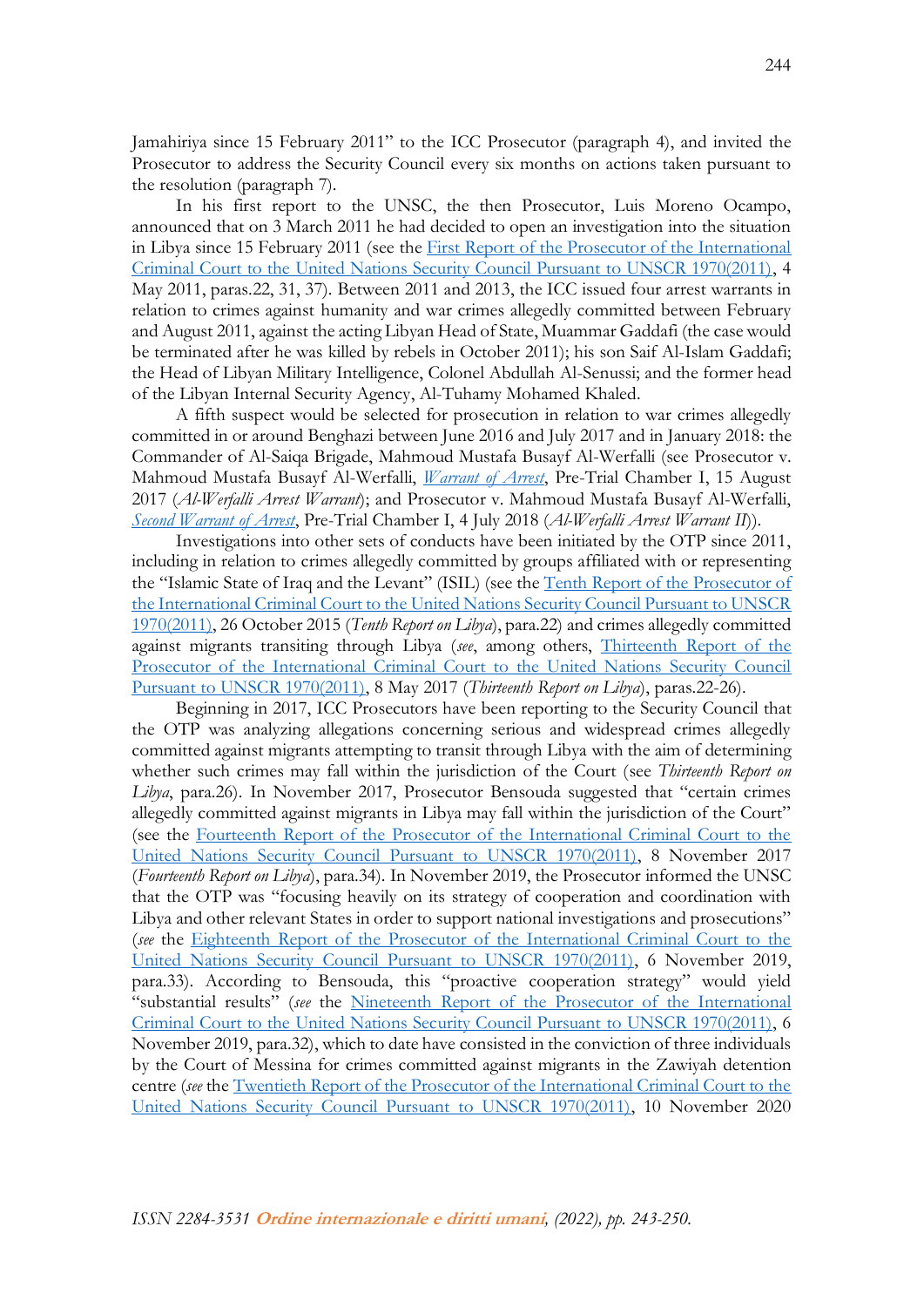(*Twentieth Report on Libya*), para.28), the imposition of EU sanctions on Mousa Adyab (a.k.a. Moussa Diab) in relation to his involvement in human trafficking, rape, and the killing of refugees in Bani Walid (see *Twentieth Report on Libya*, para.28), and the setting up of a Joint Team formed by Europol, Italy, the United Kingdom, and The Netherlands "culminated in an arrest warrant issued by The Netherlands in October 2021" (see the Twenty-second [Report of the Prosecutor of the International Criminal Court to the United Nations Security](https://www.icc-cpi.int/itemsDocuments/20211123-prosecutor-report-unsc-1970-eng.pdf)  [Council Pursuant to UNSCR 1970\(2011\),](https://www.icc-cpi.int/itemsDocuments/20211123-prosecutor-report-unsc-1970-eng.pdf) 23 November 2021, para.29).

However, as of today the Prosecution has not addressed the question whether the crimes allegedly committed against migrants would fall under the jurisdiction of the Court – let alone whether it would seek any arrest warrants in this respect. Thus the requests made by the two consortia of NGOs in their respective communications.

## *3. The Legal Basis for the Exercise of the ICC's Jurisdiction Over Acts Allegedly Committed Against Migrants in Libya*

Even though in November 2017 Fatou Bensouda hinted that "certain crimes allegedly committed against migrants in Libya may fall within the jurisdiction of the Court" (*Fourteenth Report on Libya*, para.34), the issue of the scope of the ICC's jurisdiction over such crimes has not been picked up in the following reports. In particular, the OTP has never clarified: 1) whether pursuant to Resolution 1970/2011, the Court could exercise its jurisdiction over such conducts; 2) whether any of those acts would amount to crimes falling under the jurisdiction of the Court. In their respective communications, the two consortia of NGOs provide interesting arguments with respect to both legal issues. For the purpose of this comment I will only focus on the first.

The question revolves around the determination concerning the scope of Resolution 1970. As noted above, the Security Council vested the ICC with broad *ratione materiae* (1)*, ratione loci* (2)*,* and *ratione temporis* (3) jurisdiction. Pursuant to paragraph 4 of the resolution, the ICC seems to have been provided with jurisdiction over (any) international crimes (1) committed in Libya (2) since 15 February 2011 (3). Conversely, the Security Council restricted the jurisdiction *ratione personae* by establishing that "nationals, current or former officials or personnel" from a non-State Party to the ICC "shall be subject to the exclusive jurisdiction of that State for all alleged acts or omissions arising out of or related to operations in the Libyan Arab Jamahiriya established or authorized by the Council, unless such exclusive jurisdiction has been expressly waived by the State" (*see* paragraph 6 of the resolution).

In assessing whether crimes allegedly committed against migrants fall under the scope of the referral, *ECCHR-LFJL-FIDH Communication* relies on the ICC practice (see paras.11- 12). First, the senders recall that in previous instances, the ICC has held that the Prosecution may initiate investigations on certain allegations "as long as crimes are committed within the context of the situation of crisis that triggered the jurisdiction of the Court", and that a situation can include crimes committed after the referral "in so far as they are sufficiently linked to the situation of crisis" (see *Prosecutor* v. *Callixte Mbarushimana*, *[Decision on the](https://www.icc-cpi.int/CourtRecords/CR2010_06674.PDF)  [Prosecutor's Application for a Warrant of Arrest against Callixte Mbarushimana](https://www.icc-cpi.int/CourtRecords/CR2010_06674.PDF)*, Pre-Trial Chamber I, 28 September 2010 (*Mbarushimana Decision*), para.6). Second, the communication highlights that in other cases stemming from the situation in Libya, Pre-Trial Chamber I has found that the ICC can exercise jurisdiction if the crimes are sufficiently linked to the armed conflict erupted in 2011 *or* with the relevant actors already active in 2011 (see para.11 of the communication, referring to *Al-Werfalli Arrest Warrant*, para.23; and *Al-Werfalli Arrest Warrant*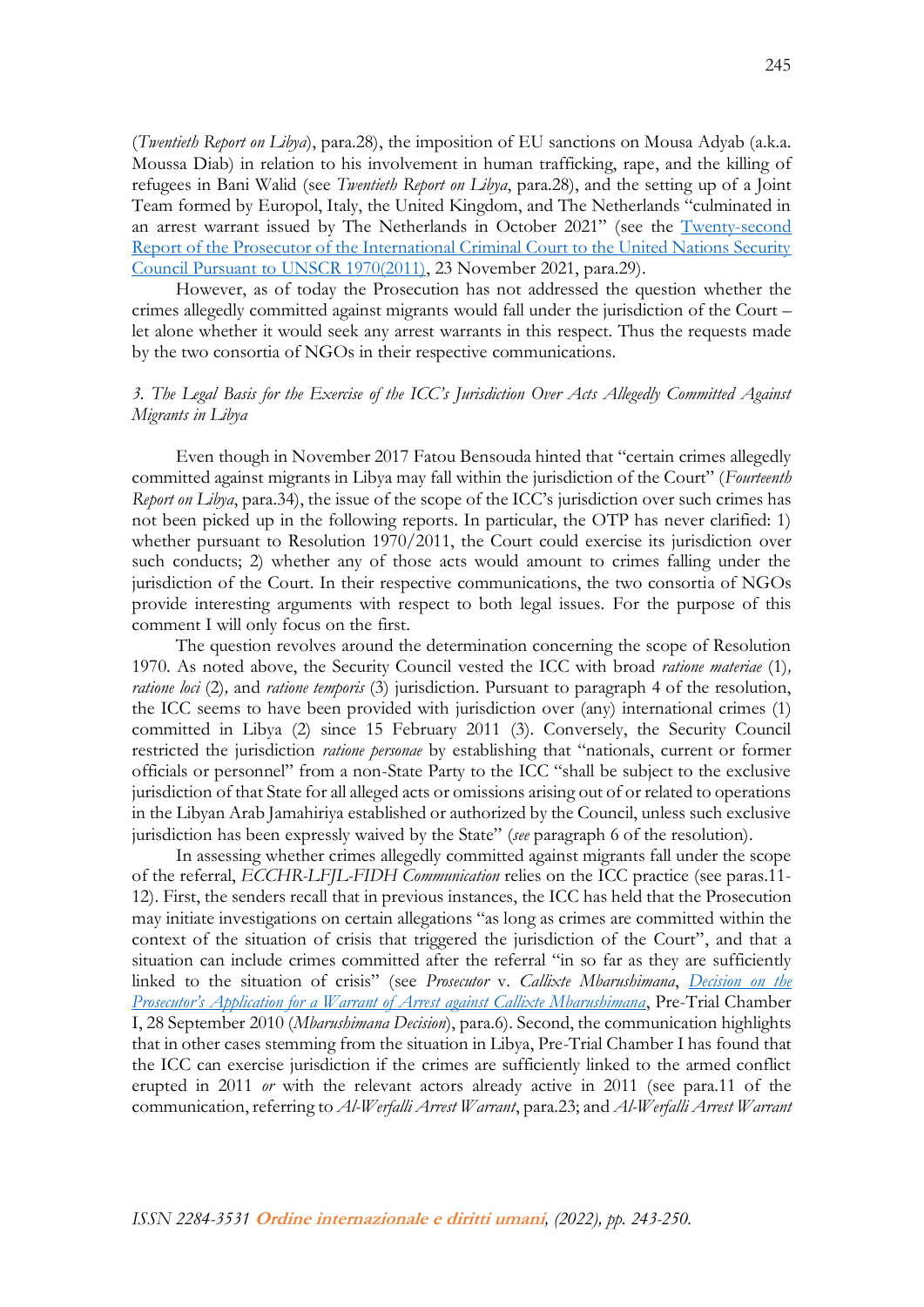*II*, para. 20). In the specific circumstances of the case, there would be three reasons to conclude that one of these two alternative requirements were met: 1) migrants have been forced to work for armed groups, have directly participated in the hostilities, and have been the subject of attacks (*direct* link to the conflict); 2) detention centres where migrants are subjected to the crimes are nominally run by the Directorate for Combatting Illegal Migration (DCIM), but *de facto* under the control of armed groups involved in the conflict (link to actors); 3) as armed groups have turned to the exploitation of migrants to secure revenue and thus sustain their military operations, it is the commission of crimes against migrants that perpetuates the conflict (*indirect* link to the conflict).

The *UpRights-StraLi-AfA Communication* focuses on the other hand on the requirement that the alleged crimes must be *associated with* the ongoing armed conflict underlying the referral. The senders argue that "the conflict in Libya is at the base of the manner, the motives, the ability, and the causes underpinning the commission of such crimes". In particular, they point out that the alleged crimes are "perpetrated by members of the armed groups involved in the conflict and in the same facilities as their headquarters", that "[t]heir commission served the purpose of their military campaign", that the armed groups' participation in the hostilities "has been pivotal to ensure or maintain control over the DCIM Detention Centres", and that the conflict "empowered and enabled the armed groups to dominate the smuggling sector and exert control over the DCIM Detention Centres" (see *UpRights-StraLi-AfA Communication,* paras.20-21). In other words, *UpRights-StraLi-AfA Communication* suggests that the legal basis for the exercise of the jurisdiction of the ICC is grounded in the same *nexus* with the conflict that must be proven with respect to war crimes.

The arguments presented in both communications are convincing. Considering that the senders built their arguments around the *Al-Werfalli* arrest warrants, in the next subsection I will focus on such decisions in order to analyze the factors which Pre-Trial Chamber I took into account in determining whether Al-Werfalli's conducts fell under the scope of Resolution 1970/2011. I will subsequently zoom out and turn to the analysis of Resolution 1970/2011, including in order to assess whether it could be argued that the Security Council triggered the ICC's jurisdiction over conducts (more loosely) associated with the ongoing armed conflict in Libya – including those committed against migrants.

#### a) The *Al-Werfalli* arrest warrants' findings concerning the scope of the ICC's jurisdiction

In the context of the decisions concerning the issuance of two separate arrest warrants against Mahmoud Mustafa Busayf Al-Werfalli, the judges of Pre-Trial Chamber I had to determine whether the ICC could exercise jurisdiction over such conducts on the basis of Resolution 1970/2011. The main legal issue was if, and under which conditions, acts performed by the suspect between 2016 and 2018 may fall within the scope of the referral.

Pre-Trial Chamber I found that incidents in the context of which the suspect had allegedly committed the war crime of murder fell "within the jurisdiction of the Court" because they were "associated with the ongoing armed conflict underlying the referral by the Security Council" (see *Al-Werfalli Arrest Warrant,* para.23; *Al-Werfalli Arrest Warrant II*, para.20). In particular, they would be "sufficiently linked" with the situation that triggered the jurisdiction of the ICC because Al-Werfalli was the commander of the Al-Saiqa Brigade, which had been involved in such conflict "ever since the days of the revolution against the Gaddafi regime" (see *Al-Werfalli Arrest Warrant,* para.23; *Al-Werfalli Arrest Warrant II*, para.20). As to the existence, the nature, and most of all the duration of the armed conflict,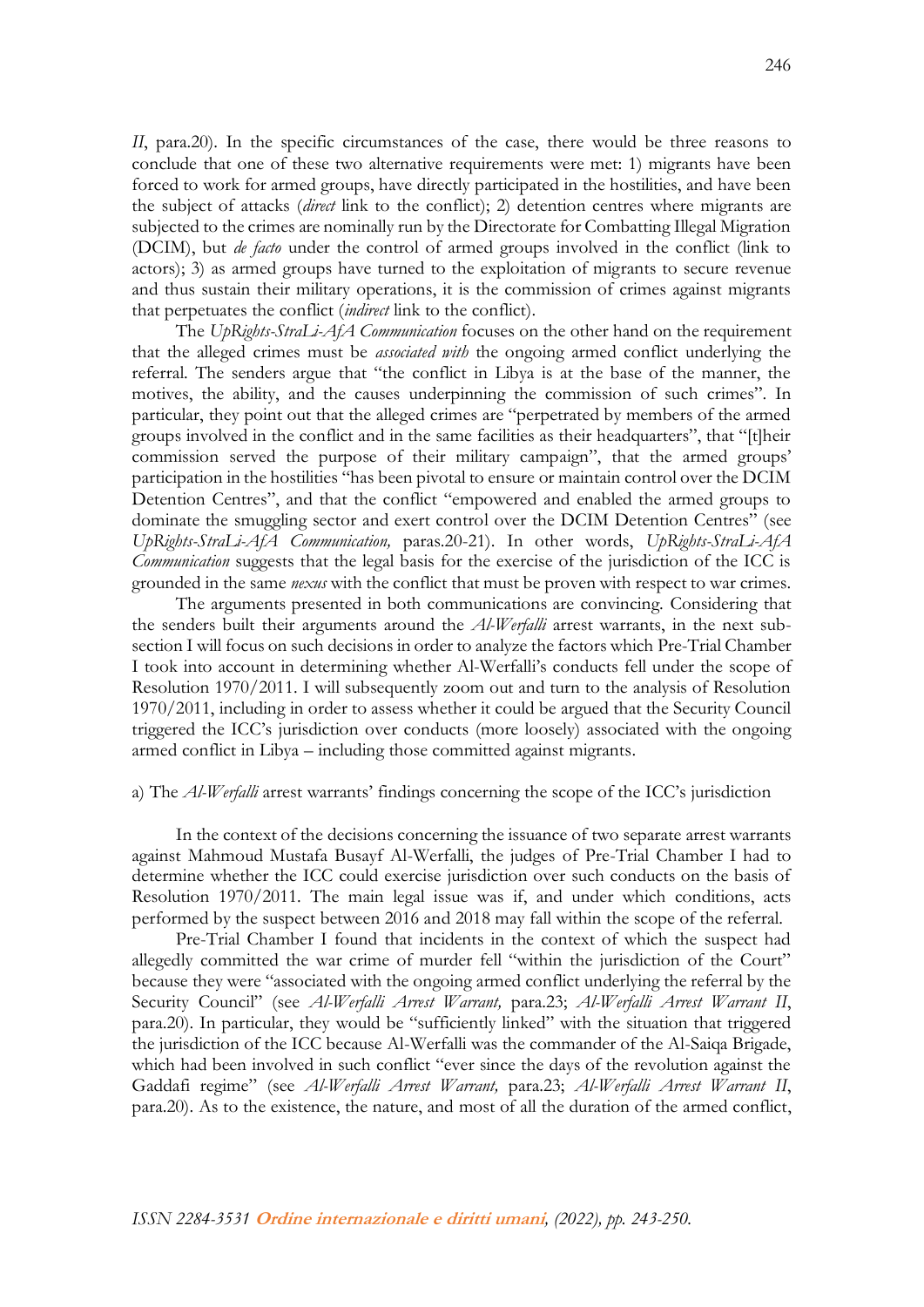judges held that "an armed conflict not of an international character" had been ongoing "on the territory of Libya, from at least early March 2011, between governmental forces and different organized armed groups, or among various such armed groups" (see *Al-Werfalli Arrest Warrant,* para.25; *Al-Werfalli Arrest Warrant II*, para.9).

On the basis of such findings, I believe that in order to fall within the scope of the "situation" over which the UNSC has triggered the jurisdiction of the ICC, it is sufficient that the alleged crimes are "sufficiently linked" with the *non-international armed conflict ongoing on the territory of Libya from at least early March 2011*. According to Pre-Trial Chamber I, the fact that Al-Saiqa Brigade had been involved in such conflict *since the days of the revolution* represented a decisive factor, in itself sufficient to prove that the crimes allegedly committed by its commander  $-Al-Werfall$  – were sufficiently linked with the conflict. However, this does not entail that *only* crimes committed by individuals linked with an actor that has been involved in the conflict since 2011 can fall within the scope of the situation. As the judges held that crimes need be *sufficiently linked with the ongoing conflict*, one may argue that also conducts committed by armed groups that emerged after 2011 may fall under the jurisdiction of the ICC – *insofar as* such conducts are sufficiently linked with the ongoing conflict. In this regard, it is worth recalling that in 2015, Prosecutor Bensouda reported that the OTP had determined that the jurisdiction of the ICC would "*prima facie*" extend to the crimes allegedly committed on the territory of Libya by groups affiliated with ISIL (*Tenth Report on Libya*, para.22). Such assessment was endorsed by the representative of a permanent member of the UNSC – France –, encouraging the Prosecutor "to pursue her investigations … into such crimes" (see the [transcript](https://digitallibrary.un.org/record/809998) of the  $7549<sup>th</sup>$  meeting of the UNSC, 5 November 2015, S/PV.7549, p.15). No member of the Security Council objected to such determination.

Conversely, the Chamber did not clarify whether *any* crimes allegedly committed by a person linked with an actor active in 2011 may fall under the jurisdiction of the ICC (for instance: crimes hypothetically committed by human traffickers operating under the protection of the Al-Saiqa Brigade).

All considered, the findings of Pre-Trial Chamber I seem to leave room for grey areas, where conducts may or may not fall under the ICC's jurisdiction, depending on whether the Prosecution can prove that a "sufficient link" exists between the alleged crimes, the ongoing conflict, and/or actors involved in such conflict. An additional question judges would need to address in case they had to assess conducts relating to these grey areas is whether the referral contained in Resolution 1970/2011 can be interpreted as providing the ICC with such an open-ended jurisdiction. This is, I believe, the case of crimes allegedly committed against migrants.

### b) The legal effect of paragraph 4 of Resolution 1970/2011 in light of the ICC practice

Pursuant to Article 13(b) ICC Statute, the Security Council, acting under Chapter VII of the UN Charter, can refer to the ICC Prosecutor a "situation" in which one or more crimes falling under the jurisdiction of the Court might have been committed.

The concept of "situation" has been devised with the aim of "identifying a specific set of events in respect of which credible allegations of crimes are made", and thus circumscribing "the perimeter of the action of the Court" (see, among others, *Prosecutor* v. *Ali Muhammad Ali Abd-Al-Rahman* ('Ali Kushayb'), *[Decision on the Defence](https://www.icc-cpi.int/CourtRecords/CR2021_04527.PDF)* 'Exception d'incompe∏ tence' *[\(ICC-02/05-01/20-302\)](https://www.icc-cpi.int/CourtRecords/CR2021_04527.PDF)*, Pre-Trial Chamber II, 17 May 2021 (*Ali Kushayb Decision*), para.25). Such *situation* is "generally defined in terms of temporal, territorial and in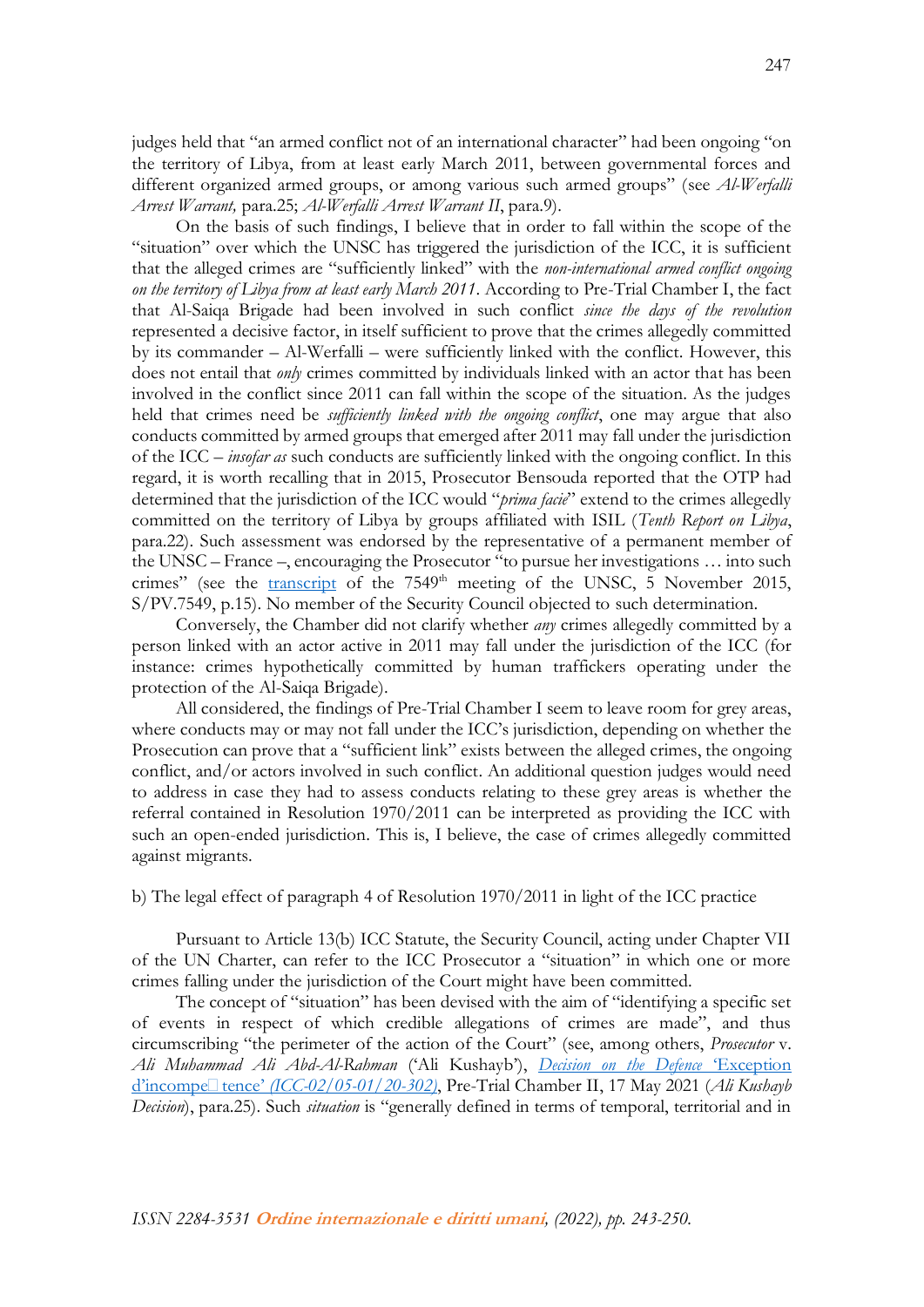some cases personal parameters" (see Situation in the Democratic Republic of the Congo, [Decision on the Applications for participation in the proceedings of VPRS 1, VPRS 2, VPRS](https://www.legal-tools.org/doc/2fe2fc/pdf/)  [3, VPRS 4, VPRS 5 and VPRS 6,](https://www.legal-tools.org/doc/2fe2fc/pdf/) Pre-Trial Chamber I, 17 January 2006, para.65) and can encompass "not only crimes that had already been or were being committed at the time of the referral, but also crimes committed after that time, in so far as they are sufficiently linked to the situation of crisis which was ongoing at the time of the referral" (see *Ali Kushayb Decision*, para.25). In order not to exceed the parameters of a situation, the Prosecution must therefore prove that the alleged crimes "occurred in the context of the ongoing situation of crisis that triggered the jurisdiction of the Court through the … referral" (see, among others, *Mbarushimana Decision*, para.7).

With respect to the situation in Libya, Resolution 1970/2011 does provide the ICC with very broad jurisdiction. As already mentioned, pursuant to paragraph 4 of the resolution the UNSC referred to the Prosecutor *the situation in the Libyan Arab Jamahiriya since 15 February 2011*. On the face of it, it seems that the ICC could exercise jurisdiction over *any* crimes committed on the territory of Libya after 15 February 2011 (the only limit being the exception regarding the jurisdiction *ratione personae*, pursuant to paragraph 7 of the resolution). The question is whether this jurisdiction is so broad as to affect the validity of the referral, and/or force judges to restrict it. In particular, the above-mentioned practice on referrals seems to suggest that judges need to assess whether in the specific circumstances of the case, the alleged crimes are linked to the "situation of crisis" in relation to which the UNSC triggered the jurisdiction of the ICC. Where this is not the case, judges may therefore feel compelled to identify a situation of crisis *independently of* the referral. This is precisely what Pre-Trial Chamber I did in *Al-Werfalli Arrest Warrant* and *Al-Werfalli Arrest Warrant II*, where they found that such situation would be the *ongoing non-international armed conflict between governmental forces and different organized armed groups, or among various such armed groups*. The judges did not offer any reason as to how they had got to such conclusion.

In my opinion, Pre-Trial Chamber I had the power – and a *duty*? – to do so. Pursuant to Article 19 ICC Statute, the Court can in fact exercise the so-called *kompetenz-kompetenz* or *compétence de la compétence* (see Decision on the "Prosecution'[s Request for a Ruling on](https://www.icc-cpi.int/CourtRecords/CR2018_04203.PDF)  [Jurisdiction under Article 19\(3\) of the Statute"](https://www.icc-cpi.int/CourtRecords/CR2018_04203.PDF), Pre-Trial Chamber I, 6 September 2018, paras.30-33). In particular, the judges should have provided an interpretation of paragraph 4 Resolution 1970/2011. For the purpose of this short comment, I will only make a couple of points in this regard.

First, such interpretation should be grounded on specific rules of interpretation. In the Advisory Opinion on the legality of the declaration of independence of Kosovo, the International Court of Justice (ICJ) held that "[w]hile the rules on treaty interpretation embodied in Articles 31 and 32 of the Vienna Convention on the Law of Treaties may provide guidance, differences between Security Council resolutions and treaties mean that the interpretation of Security Council resolutions also require that other factors be taken into account" – including statements made by representatives of members of the Security Council at the time of the adoption of the resolution, other UNSC resolutions on the same issue, as well as the subsequent practice of UN organs and of States affected by the resolution (see ICJ, *[Accordance with International Law of the Unilateral Declaration of Independence in Respect of Kosovo,](https://www.icj-cij.org/public/files/case-related/141/141-20100722-ADV-01-00-EN.pdf)*  Advisory Opinion [2010] ICJ Rep. 403, p.442, para.94). In addition, Sir Michael Wood, member of the International Law Commission, identified and discussed a number of differences between UNSC resolutions and treaties, and argued, among other things, that "less reliance can be placed upon the preambular language of resolutions as a tool for the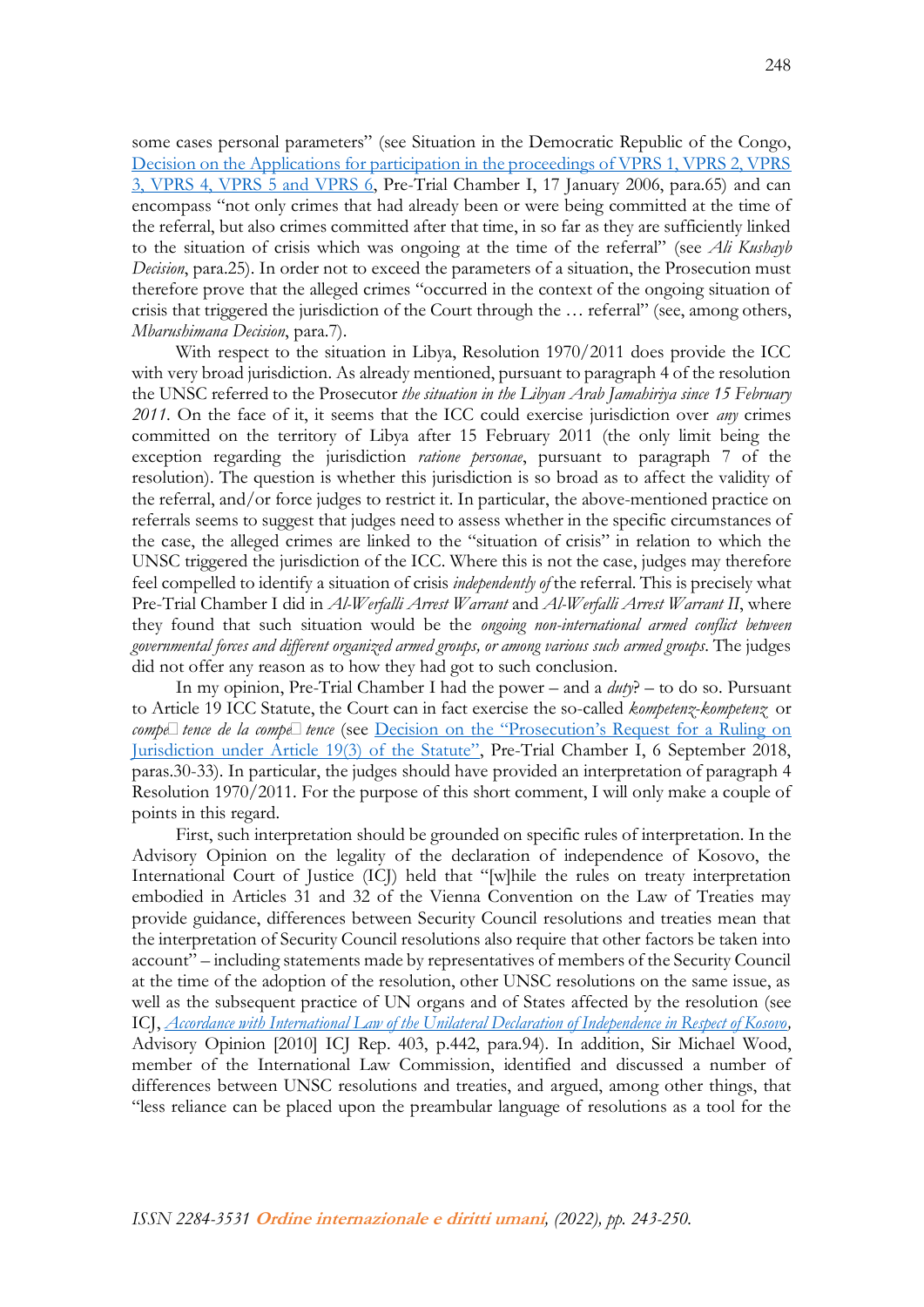interpretation of the operative part" (*see* M.C. WOOD, *The Interpretation of Security Council Resolutions, Revisited*, in *Max P. YB. Un. Nat. Law*, 2017, p.34 – referring to M.C. WOOD, *The Interpretation of Security Council Resolutions*, in *Max P. YB. Un. Nat. Law*, 1998, pp.86-87). This approach would have significant effects in the case at hand. In particular, the fact that in the Preamble of Resolution 1970/2011 the UNSC condemned "the violence and use of force against civilians" (first *considerandum*) and hinted that widespread and systematic attacks taking place in Libya against the civilian population "may amount to crimes against humanity" (sixth *considerandum*) might be read as implying that the *situation of crisis* consisted in the attacks launched by State's authorities against peaceful demonstrators. Conversely, one could argue that the above-mentioned statement made by the representative of France in the context of the November 2015 meeting, encouraging the Prosecutor to pursue an investigation into crimes committed by groups affiliated with or representing ISIL, may *at least* represent one of the "other factors" to be taken into account according to the ICJ. This would allow for more expansive readings of paragraph 4 of Resolution 1970/2011, according to which the *situation of crisis* would consist in the ongoing non-international armed conflict which erupted in 2011 – and thus cover *all* conducts associated with such conflict, including crimes allegedly committed by ISIL and those committed against migrants.

In light of the above, I believe that the conclusion reached by Pre-Trial Chamber I concerning the identification of the "situation of crisis" was reasonable. On the basis of the referral, the ICC can exercise its jurisdiction over crimes sufficiently linked to the situation of crisis which the UNSC decided to address in 2011 – namely, a situation of civil unrest which later morphed into a non-international armed conflict. In terms of *ratione temporis* jurisdiction, this referral can be considered as open-ended. In this spirit, Lentner has argued that a referral "must be interpreted as providing the ICC with prospective jurisdiction unless expressly decided otherwise" in the resolution, and that "the ICC can only exercise its jurisdiction to that extent" insofar as the UNSC "has not terminated the referral expressly" (*see* G.M. LENTNER, *The UN Security Council and the International Criminal Court. The Referral Mechanism in Theory and Practice*, 2018, pp.122-123). The ICC may exercise jurisdiction over crimes sufficiently linked to the non-international armed conflict *until* the cessation of hostilities. Crimes allegedly committed by Al-Werfalli in 2016-2018 thus fall within the scope of the referral because a non-international armed conflict has been ongoing on the territory of Libya since 2011, either between governmental forces and different organized armed groups or among various such armed groups. With respect to the crimes allegedly committed against migrants, I will limit myself to subscribe to remarks made in *ECCHR-LFJL-FIDH Communication* and *UpRights-StraLi-AfA Communication*. Senders of the former highlight that "since 2011, smuggling and trafficking activities have become a pillar of the conflict economy, serving as a means of revenue for militias and armed groups, and thus also providing them with means to perpetuate their participation in the conflict" (*see* para.7). Senders of the latter argue that the revolution and subsequent conflict dynamics "enabled the armed groups to dominate the smuggling sector and exert control over the DCIM Detention Centres" (see para.21).

## *4. Conclusions: Crimes Allegedly Committed Against Migrants Fall Within the Ongoing "Situation of Crisis" in Libya*

Between November 2021 and January 2022, two consortia of NGOs have filed two separate Article 15 communications requesting the ICC Prosecutor, Karim Khan, to proceed